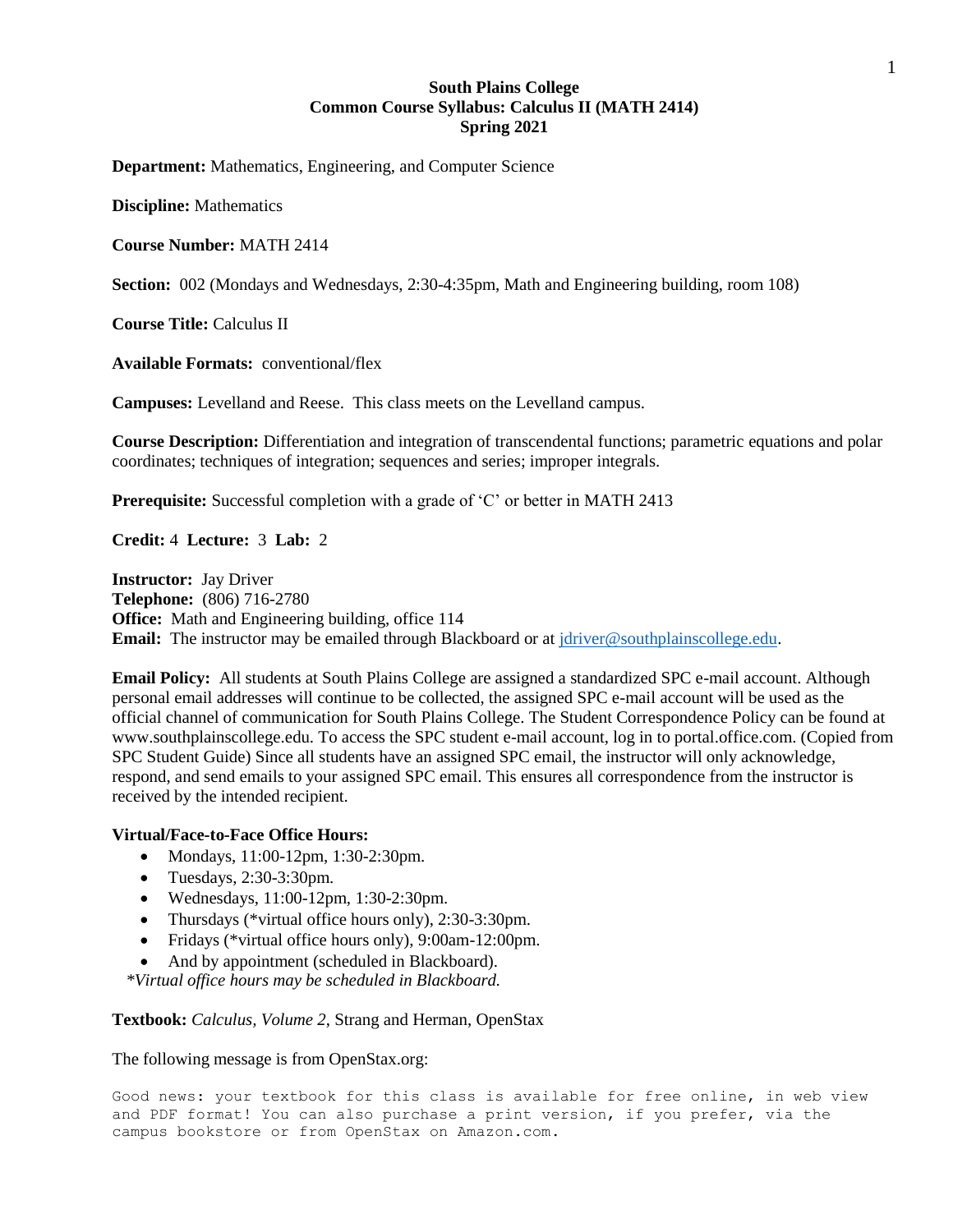You can use whichever formats you want. Web view is recommended -- the responsive design works seamlessly on any device. If you buy on Amazon, make sure you use the link on your book page on openstax.org so you get the official OpenStax print version. (Simple printouts sold by third parties on Amazon are not verifiable and not as high-quality.)

Calculus Volume 2 from OpenStax, Print ISBN 1938168062, Digital ISBN 194717214X, <http://www.openstax.org/details/calculus-volume-2>

**Supplies:** You will need a scientific calculator and a small supply of graph paper. Calculators on cell phones, TI-89, TI-92, or TI-Inspire calculators, or any other electronic devices will not be allowed during testing without permission from the instructor. Make certain you have access to a scanner or scanning app such as CamScanner, Scannable, OneDrive, etc. in order to scan your assignments/quizzes and submit them through Blackboard.

**Blackboard:** Blackboard is the online course management system that will be utilized for this course. This course is supplemented online, so all access to course information and your instructor is through the Internet. This course syllabus, as well as all course materials can be accessed through Blackboard. Login at [https://southplainscollege.blackboard.com/.](https://southplainscollege.blackboard.com/) The user name and password should be the same as the MySPC and SPC email.

User name: first initial, last name, and last 4 digits of the Student ID Password: Original CampusConnect Pin No. (found on SPC acceptance letter)

Questions regarding Blackboard support may be emailed to **blackboard@southplainscollege.edu** or by telephone to 806-716-2180.

### **This course partially satisfies a Core Curriculum Requirement**: None

#### **Core Curriculum Objectives addressed:**

- **Communications skills**—to include effective written, oral and visual communication
- **Critical thinking skills**—to include creative thinking, innovation, inquiry, and analysis, evaluation and synthesis of information
- **Empirical and quantitative competency skills**—to manipulate and analyze numerical data or observable facts resulting in informed conclusions

**Student Learning Outcomes:** Upon completion of this course and receiving a passing grade, the student will be able to:

- 1. Use the concepts of definite integrals to solve problems involving area, volume, work, and other physical applications.
- 2. Use substitution, integration by parts, trigonometric substitution, partial fractions, and tables of antiderivatives to evaluate definite and indefinite integrals.
- 3. Define an improper integral.
- 4. Apply the concepts of limits, convergence, and divergence to evaluate some classes of improper integrals.
- 5. Determine convergence or divergence of sequences and series.
- 6. Use Taylor and MacLaurin series to represent functions.
- 7. Use Taylor or MacLaurin series to integrate functions not integrable by conventional methods.
- 8. Use the concept of polar coordinates to find areas, lengths of curves, and representations of conic sections.

**Student Learning Outcomes Assessment:** Pre- and post-test questions will be used to determine the extent of improvement that the students have gained during the semester.

**Course Evaluation:** There will be departmental final exam questions given by all instructors. Assignments will count for 20% of the final grade, while exams count for 80% of the final grade. Expect 22 assignments and 4 scheduled exams throughout the course. Your final average in the course will determine the letter grade posted on your transcript. This grade is determined by the following scale:

A (90-100%), B (80-89%), C (70-79%), D (60-69%), F (0-59%).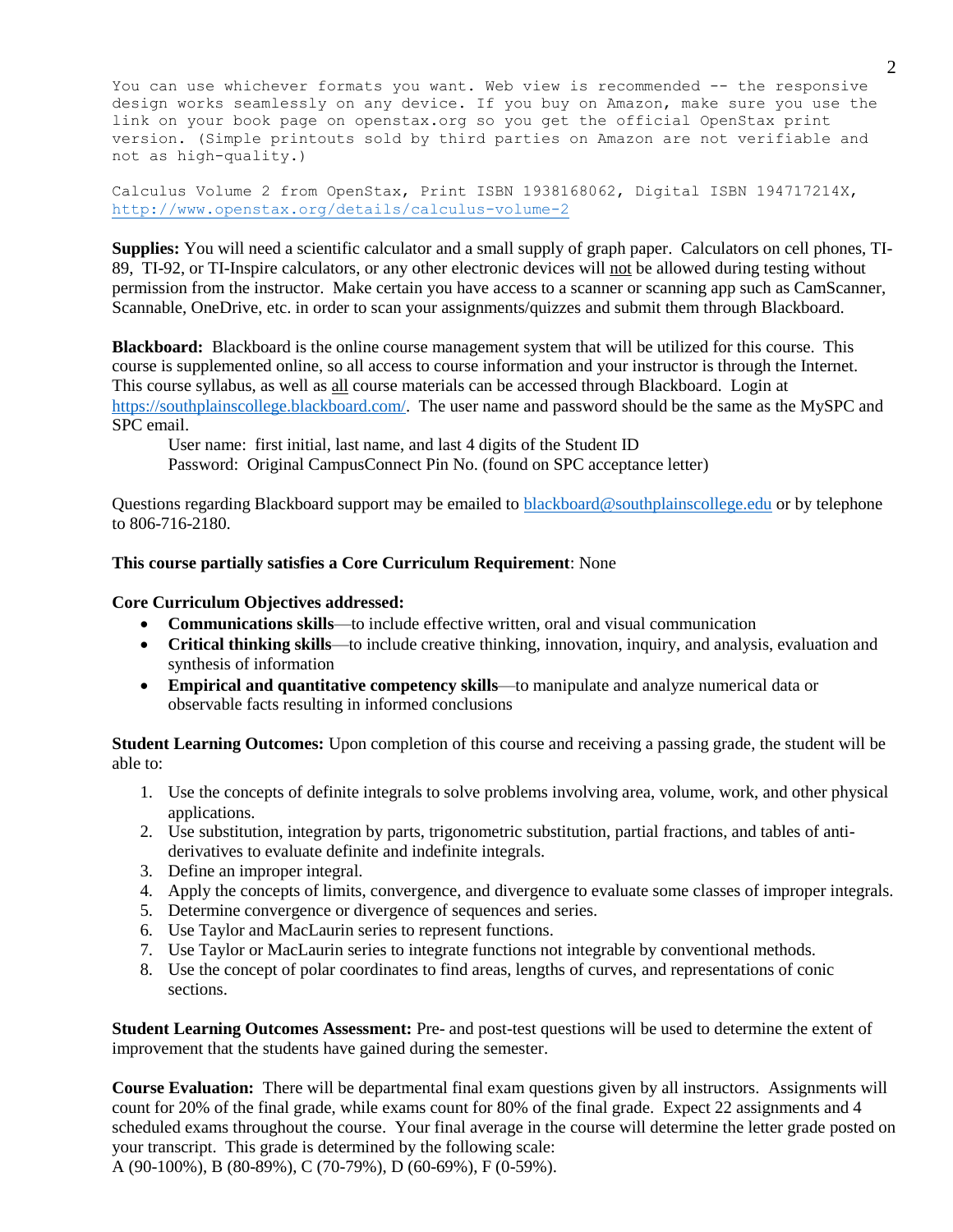- Assignments/Quizzes (22 assignments, 12 quizzes)  $= 20\%$
- Exam 1 (covering Assignments  $0-6$ ) = 20%
- Exam 2 (covering Assignments  $7-12$ ) =  $20\%$
- Exam 3 (covering Assignments  $13-17$ ) = 20%
- Exam 4 (covering Assignments  $18-22$ ) =  $20\%$ .

## **To maximize your potential for successfully completing this course:**

- login to Blackboard daily;
- watch the lecture videos and take notes on them;
- thoroughly complete and submit the assignments on time;
- practice the exercises repeatedly until you have full mastery of them.

**Attendance/Student Engagement Policy:** Attendance and effort are the most important activities for success in this course. The instructor maintains records of the student's engagement throughout the semester. The student will be allowed to miss twenty percent (20%) of class assignments for the semester, *for any reason*. Should this number be exceeded, the instructor has the right to drop the student with a grade of F or an X, depending on the instructor's discretion.

Before arriving for the class meeting, make certain you have

- 1. worked through the notes and videos for that week's lessons;
- 2. completed a majority of the assigned exercises.

Upon arriving at the class meeting, we will

- 1. answer questions over exercises;
- 2. work through exercises;
- 3. submit assignments and quizzes.

Major exams will be at specified Wednesday face-to-face meetings in M108 from 8:30-10:35am with the exception of the final exam, which is on Monday, May 10, 8:00-10:00am.

**Assignments and Exams:** The following is a sequential list of the assignments and exams.

- 0. Integration Review
- 1. Volumes of Revolution
- 2. Lengths of Plane Curves and Surface Area of Revolution
- 3. Centers of Mass & Work
- 4. Transcendental Review and Applications
- 5. Calculus of the Hyperbolic Functions
- 6. Integration by Parts

Exam 1 (20%)

- 7. Integrals Involving Powers of Trig Functions
- 8. Trigonometric Substitution
- 9. Partial Fractions
- 10. Numerical Integration
- 11. L'Hopital's Rule and Improper Integrals
- 12. The Basics of Differential Equations and Separation of Variables

Exam 2 (20%)

- 13. Introduction to Sequences and Infinite Series
- 14. The Integral and Comparison Tests
- 15. Alternating Series and the Ratio and Root Tests
- 16. Power Series
- 17. The Maclaurin and Taylor Series

Exam 3 (20%)

- 18. An Introduction to Parametric Curves
- 19. The Calculus of Parametric Curves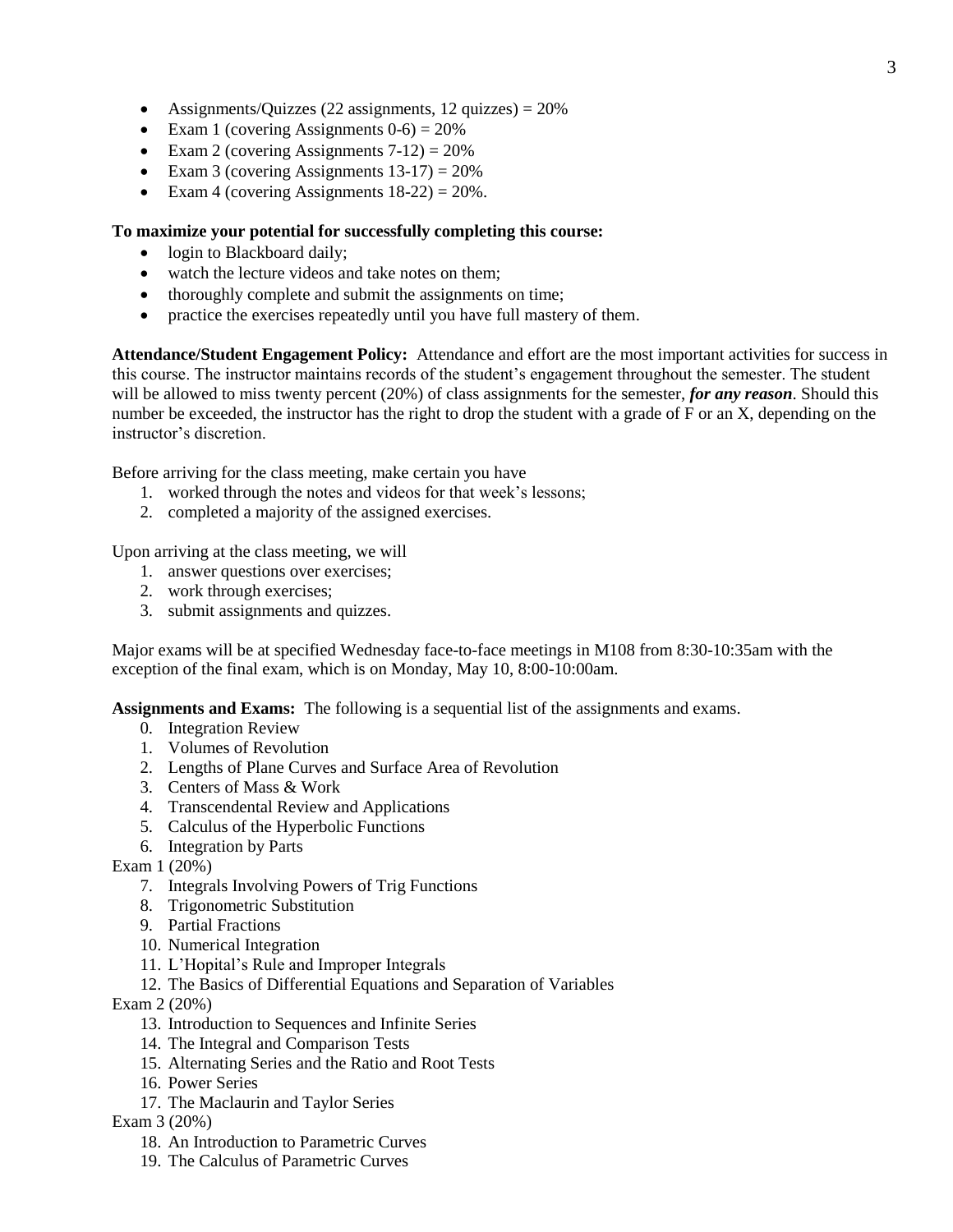- 20. Polar Coordinates
- 21. Area and Arc Length in Polar Coordinates
- 22. Conic Sections in Rectangular Coordinates

Exam 4 (20%)

**Assignment Format and Policy:** Assignments are given after each lesson and are collected according to the calendar below. For each question on each assignment:

- Write the question number.
- In solving the problem, show all necessary work.
- Clearly mark your answer.
- Check your answers in Blackboard to make certain you are practicing the exercises correctly.
- Write your name at the top of each page of your work.
- Submit the assignment in Blackboard as a single pdf file. (Pdf files can be generated easily using a scanner or many freely available phone apps, like CamScanner, Scannable, or OneDrive.)

Late assignments will be accepted with a 10% deduction. No late quizzes will be accepted. Make certain to complete and submit assignments on time (or early). Early submissions are welcomed! Again, expect a quiz to be administered with each assignment collection. All lessons are due no later than the close of the unit exam.

**Exam Format and Policy:** There are four (4) units of study in this course. At the conclusion of each unit is a face-to-face examination on specified Wednesdays, 2:30-4:35pm with the exception of the final exam, which is on Monday, May 10, 1:00-3:00pm. If there becomes a quarantine issue or movement of this class to an online setting, then adequate internet supplies will be needed, such as a webcam, microphone, and access to online collaborative tools like Blackboard Collaborate or Zoom.

| Date           | Topics (assignment is included with each lesson) | Due Date                    |
|----------------|--------------------------------------------------|-----------------------------|
| Wk1: Jan 19-22 | <b>Course Introduction</b>                       | Wed, Jan 20:                |
|                | Lsn0: Integration Review from Calculus 1         | Qz1 due by 4:35pm.          |
|                | Lsn1: Volumes of Revolution                      | Lsn 1 due by noon Thur,     |
|                |                                                  | Jan 21.                     |
| Wk2: Jan 25-29 | Lsn2: Lengths of Plane Curves and Surface Area   | Wed, Jan 27:                |
|                | Lsn3: Centers of Mass and Work                   | Qz2 due by 4:35pm.          |
|                | Lsn4: Transcendental Review with Applications    | Lsns 2-4 due by noon Thur,  |
|                |                                                  | Jan 28.                     |
| Wk3: Feb 1-5   | Lsn5: Calculus of the Hyperbolic Functions       | Wed, Feb 3:                 |
|                | Lsn6: Integration by Parts                       | Qz3 due by 4:35pm.          |
|                |                                                  | Lsns 5&6 due by noon Thur,  |
|                |                                                  | Feb 4.                      |
| Wk4: Feb 8-12  | Exam 1 (Wed, Feb 10)                             | Wed, Feb 10, 4:35pm.        |
|                | The exam will begin at 2:30pm and be due by      |                             |
|                | 4:35pm.                                          |                             |
| Wk5: Feb 15-19 | Lsn7: Integrating Powers of Trig Functions       | Wed, Feb 17:                |
|                | Lsn8: Trigonometric Substitution                 | Qz4 due by 4:35pm.          |
|                |                                                  | Lsns 7&8 due by noon Thur,  |
|                |                                                  | Feb 18.                     |
| Wk6: Feb 22-26 | Lsn9: Partial Fractions                          | Wed, Feb 24:                |
|                | Lsn10: Numerical Integration                     | Qz5 due by 4:35pm.          |
|                |                                                  | Lsns 9&10 due by noon       |
|                |                                                  | Thur, Feb 25.               |
| Wk7: Mar 1-5   | Lsn11: L'Hopital's Rule and Improper Integrals   | Wed, Mar 3:                 |
|                | Lsn12: Basics of Diff Eqns and Sep of Variables  | Qz6 due by 4:35pm.          |
|                |                                                  | Lsns $11 \& 12$ due by noon |
|                |                                                  | Thur, Mar 4.                |
| Wk8: Mar 8-12  | Exam 2 (Wed, Mar 10)                             | Wed, Mar 10, 4:35pm.        |

**Tentative Course Calendar:** Below is a calendar view of assignment and exam due dates and times.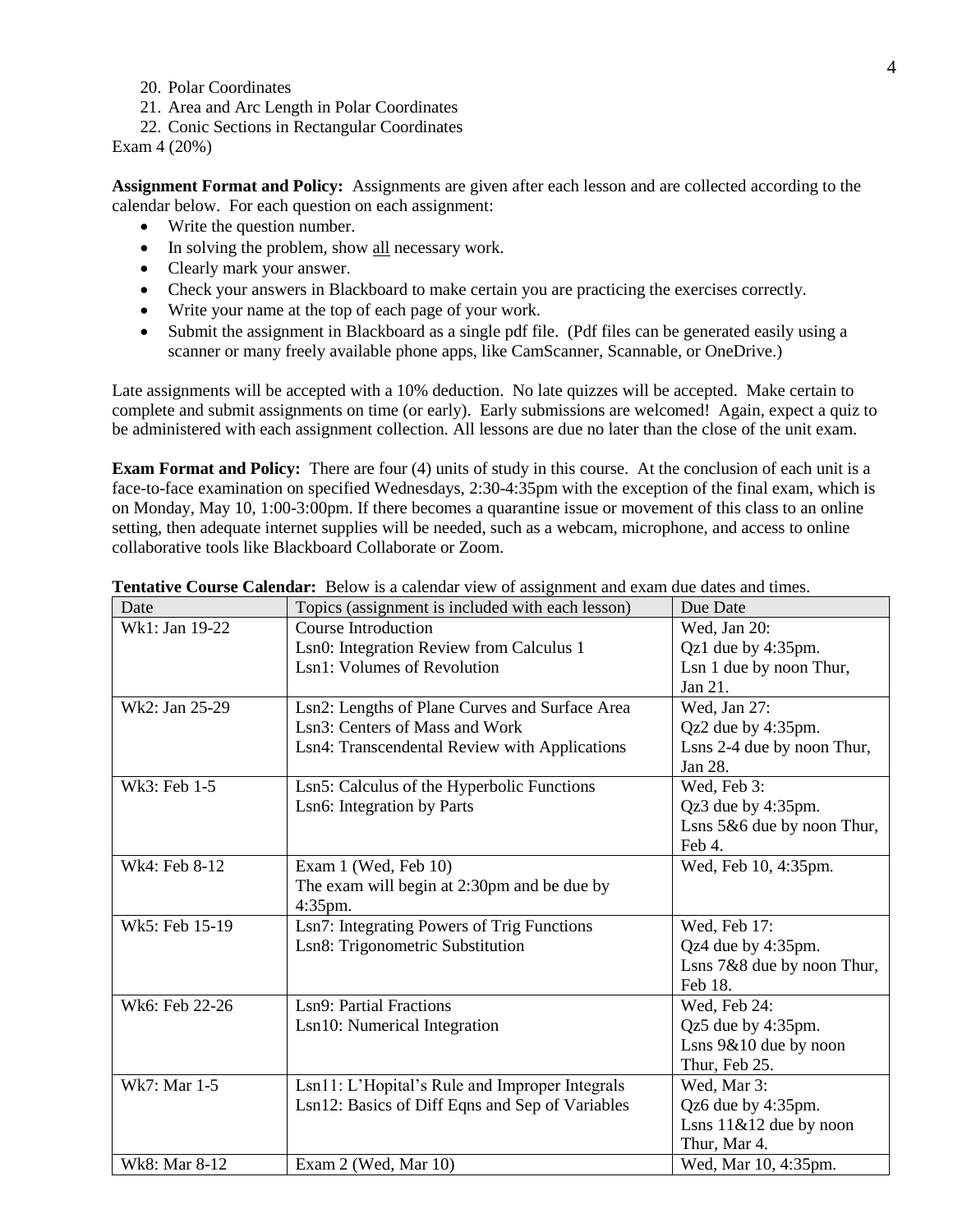|                       | The exam will begin at 2:30pm and be due by          |                           |
|-----------------------|------------------------------------------------------|---------------------------|
|                       | $4:35$ pm.                                           |                           |
| Wk9: Mar 22-26        | Lsn13: Introduction to Sequences and Infinite Series | Wed, Mar 24:              |
|                       | Lsn14: Integral and Comparison Tests                 | Qz7 due by 4:35pm.        |
|                       |                                                      | Lsns $13\&14$ due by noon |
|                       |                                                      | Thur, Mar 25.             |
| Wk10: Mar 29 - Apr 1  | Lsn15: Alternating Series, Ratio and Root Tests      | Wed, Mar 31:              |
| (Fri, Apr 2 is Easter | Lsn16: Power Series                                  | Qz8 due by 4:35pm.        |
| Holiday)              |                                                      | Lsns $15\&16$ due by noon |
|                       |                                                      | Thur, Apr 1.              |
| Wk11: Apr 5-9         | Lsn17: Maclaurin and Taylor Series                   | Wed, Apr 7:               |
|                       |                                                      | Qz9 due by 4:35pm.        |
|                       |                                                      | Lsn17 due by noon Thur,   |
|                       |                                                      | Apr 8.                    |
| Wk12: Apr 12-16       | Exam 3 (Wed, Apr 14)                                 | Wed, Apr 14, 4:35pm.      |
|                       | The exam will begin at 2:30pm and be due by          |                           |
|                       | 4:35pm.                                              |                           |
| Wk13: Apr 19-23       | Lsn18: Parametric Equations                          | Wed, Apr 21:              |
|                       | Lsn19: Calculus of Parametric Curves                 | Qz10 due by 4:35pm.       |
|                       |                                                      | Lsns 18&19 due by noon    |
|                       |                                                      | Thur, Apr 22.             |
| Wk14: Apr 26-30       | Lsn20: Polar Coordinates                             | Wed, Apr 28:              |
|                       | Lsn21: Area and Arc Length in Polar Coordinates      | Qz11 due by 4:35pm.       |
|                       |                                                      | Lsns 20&21 due by noon    |
|                       |                                                      | Thur, Apr 29.             |
| Wk15: May 3-7         | Lsn22: Conic Sections in Rectangular Coordinates     | Wed, May 5:               |
|                       |                                                      | Qz12 due by 4:35pm.       |
|                       |                                                      | Lsn22 due by noon Thur,   |
|                       |                                                      | May 6.                    |
| Wk16: May 10-13       | Exam 4 (Monday, May 10)                              | Mon, May 10, 3:00pm.      |
| (Semester ends Thur,  | This exam is the cumulative final exam that will be  |                           |
| May 13.)              | from 1:00-3:00pm in M108.                            |                           |

**Academic Integrity (Plagiarism and Cheating Policy):** "Complete honesty is required of the student in the presentation of any and all phases of course work. This idea applies to quizzes of whatever length as well to final examinations, to daily reports, and to term papers" *(SPC General Catalog)*.

Plagiarism violations include, but are not limited to, the following:

- 1. Turning in a paper that has been purchased, borrowed, or downloaded from another student, an online term paper site, or a mail order term paper mill;
- 2. Cutting and pasting together information from books, articles, other papers, or online sites without providing proper documentation;
- 3. Using direct quotations (three or more words) from a source without showing them to be direct quotations and citing them; or
- 4. Missing in-text citations.

Cheating violations include, but are not limited to, the following:

- 1. Obtaining an examination by stealing or collusion;
- 2. Discovering the content of an examination before it is given;
- 3. Using an unauthorized source of information (notes, textbook, text messaging, internet, apps) during an examination, quiz, or homework assignment;
- 4. Entering an office or building to obtain an unfair advantage;
- 5. Taking an examination for another;
- 6. Altering grade records;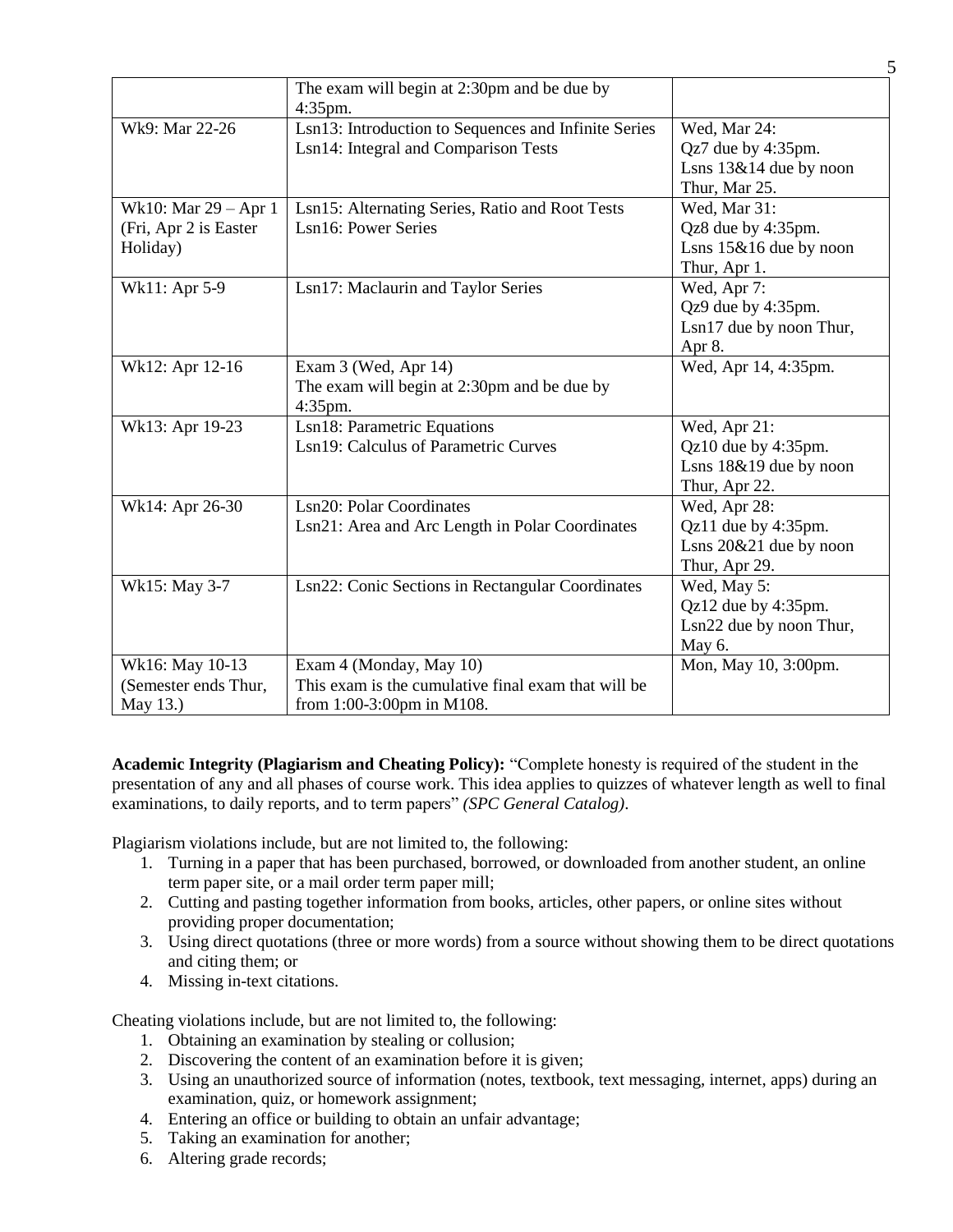- 7. Copying another's work during an examination or on a homework assignment;
- 8. Rewriting another student's work in Peer Editing so that the writing is no longer the original student's;
- 9. Taking pictures of a test, test answers, or someone else's paper.

**COVID:** It is the policy of South Plains College for the Spring 2021 semester that as a condition of on-campus enrollment, all students are required to engage in safe behaviors to avoid the spread of COVID-19 in the SPC community. Such behaviors specifically include the requirement that all students properly wear CDC-compliant face coverings while in SPC buildings including in classrooms, labs, hallways, and restrooms. Failure to comply with this policy may result in dismissal from the current class session. If the student refuses to leave the classroom or lab after being dismissed, the student may be referred to the Dean of Students on the Levelland campus or the Dean/Director of external centers for Student Code of Conduct Violation. Students who believe they have been exposed or may be COVID-19 positive, must contact Health Services, DeEtte Edens, BSN, RN at (806) 716-2376 or [dedens@southplainscollege.edu.](mailto:dedens@southplainscollege.edu)

**Student Code of Conduct Policy**: Any successful learning experience requires mutual respect on the part of the student and the instructor. Neither instructor nor student should be subject to others' behavior that is rude, disruptive, intimidating, aggressive, or demeaning**.** Student conduct that disrupts the learning process or is deemed disrespectful or threatening shall not be tolerated and may lead to disciplinary action and/or removal from class.

**Diversity Statement:** In this class, the teacher will establish and support an environment that values and nurtures individual and group differences and encourages engagement and interaction. Understanding and respecting multiple experiences and perspectives will serve to challenge and stimulate all of us to learn about others, about the larger world and about ourselves. By promoting diversity and intellectual exchange, we will not only mirror society as it is, but also model society as it should and can be.

**Disability Statement:** Students with disabilities, including but not limited to physical, psychiatric, or learning disabilities, who wish to request accommodations in this class should notify the Disability Services Office early in the semester so that the appropriate arrangements may be made. In accordance with federal law, a student requesting accommodations must provide acceptable documentation of his/her disability to the Disability Services Office. For more information, call or visit the Disability Services Office at Levelland (Student Health & Wellness Office) 806-716-2577, Reese Center (Building 8) 806-716-4675, or Plainview Center (Main Office) 806-716- 4302 or 806-296-9611.

**Nondiscrimination Policy:** South Plains College does not discriminate on the basis of race, color, national origin, sex, disability or age in its programs and activities. The following person has been designated to handle inquiries regarding the non-discrimination policies: Vice President for Student Affairs, South Plains College, 1401 College Avenue, Box 5, Levelland, TX 79336. Phone number 806-716-2360.

**Title IX Pregnancy Accommodations Statement:** If you are pregnant, or have given birth within six months, Under Title IX you have a right to reasonable accommodations to help continue your education. To [activate](http://www.southplainscollege.edu/employees/manualshandbooks/facultyhandbook/sec4.php) accommodations you must submit a Title IX pregnancy accommodations request, along with specific medical documentation, to the Director of Health and Wellness. Once approved, notification will be sent to the student and instructors. It is the student's responsibility to work with the instructor to arrange accommodations. Contact the Director of Health and Wellness at 806-716-2362 or [email](http://www.southplainscollege.edu/employees/manualshandbooks/facultyhandbook/sec4.php) [cgilster@southplainscollege.edu](mailto:cgilster@southplainscollege.edu) for assistance.

**Campus Concealed Carry**: Texas Senate Bill - 11 (Government Code 411.2031, et al.) authorizes the carrying of a concealed handgun in South Plains College buildings only by persons who have been issued and are in possession of a Texas License to Carry a Handgun. Qualified law enforcement officers or those who are otherwise authorized to carry a concealed handgun in the State of Texas are also permitted to do so. Pursuant to Penal Code (PC) 46.035 and South Plains College policy, license holders may not carry a concealed handgun in restricted locations. For a list of locations and Frequently Asked Questions, please refer to the Campus Carry page at: <http://www.southplainscollege.edu/campuscarry.php>